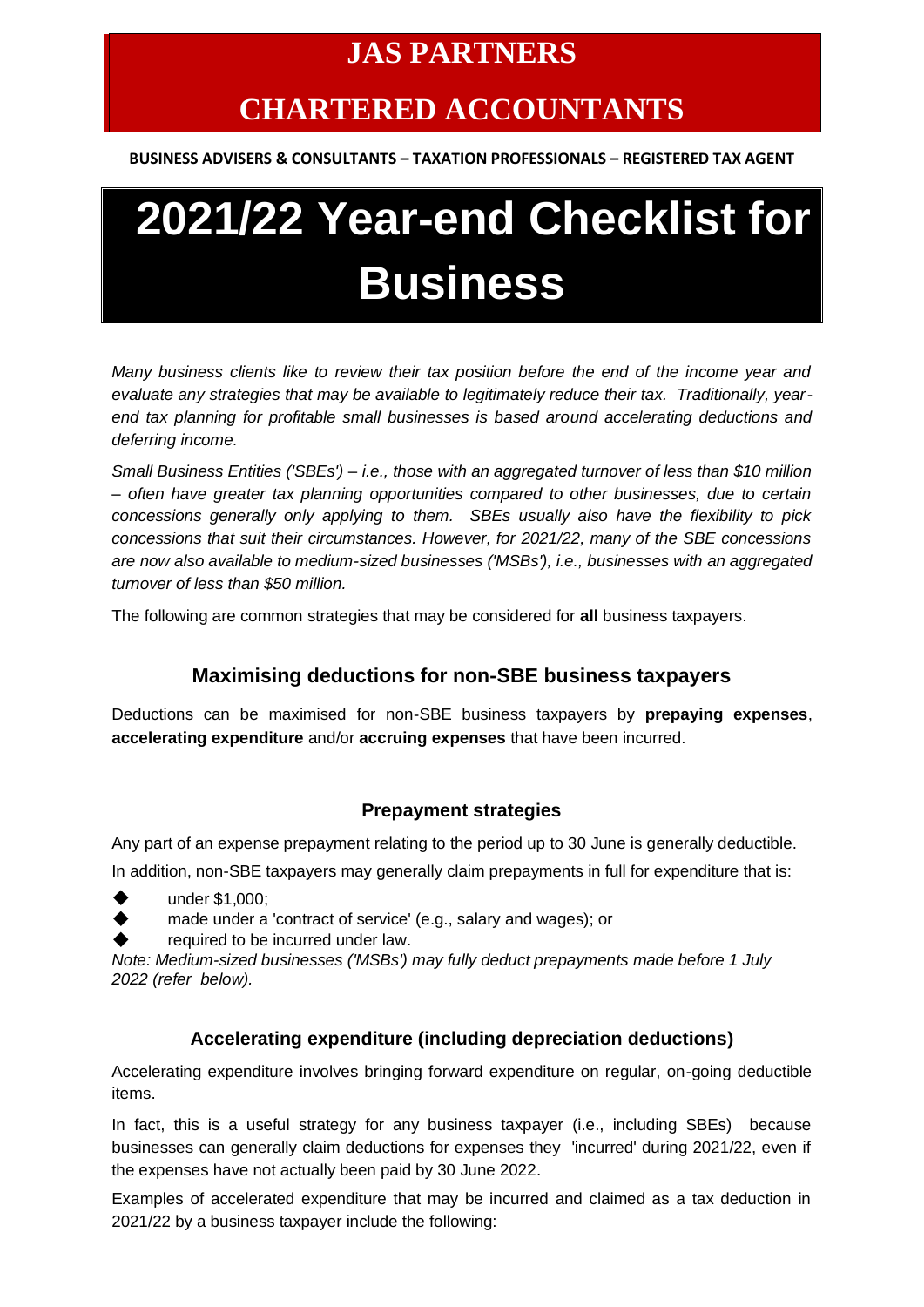- ❑ **Repairs.**
- ❑ **Maintenance.**
- ❑ **Consumables/spare parts.**
- ❑ **Advertising.**
- ❑ **Fringe benefits.** Any benefits to be provided, such as property benefits, could be purchased and provided prior to 1 July 2022.
- ❑ **Superannuation contributions** made to a complying fund, to the extent the contributions are actually made (i.e., they cannot be accrued but must be *paid* by 30 June 2022).

In addition to accelerating expenditure on business items such as those listed above, for 2021/22, non-SBE businesses may claim the following accelerated depreciation deductions for **depreciating assets** first used (or installed ready) for business use by **30 June 2022**:

❑ Non-SBEs with an aggregated turnover of (generally**) less than \$5 billion** can fully expense the cost of eligible assets as well as eligible improvements, *regardless of cost*.

*Note: Non-SBEs may choose to opt out of full expensing on an asset-by-asset basis.*

- ❑ If full expensing does **not** apply, or an opt-out choice is made, non-SBEs can generally claim the following depreciation deductions (if applicable) for their business assets:
	- Assets costing less than \$1,000 may be allocated to a Low Value Pool and depreciated at a rate of 18.75% (in 2022) and 37.5% thereafter.
	- In most other cases, the asset's cost is depreciated over its effective life (as determined by the taxpayer or the ATO).

#### **Accrued expenditure**

Business taxpayers (including SBEs) are entitled to a deduction for expenses incurred as at 30 June 2022, even if they have not yet been paid.

Examples of expenses that may be accrued and claimed as a tax deduction in 2021/22 include:

- ◆ **salary or wages and bonuses** accrued for the number of days that employees have worked but have not been paid as at 30 June 2022;
- ◆ accrued **interest** outstanding on a business loan that has not been paid;
- ◆ **commission** payments owing to employees or other external parties;
- ◆ the **fringe benefits tax ('FBT') instalment** for the June 2022 quarter, if it is due but not payable until July 2022; and
- ◆ **directors' fees payable** as at 30 June 2022, where the company is definitively committed to the payment.

## **Maximising deductions for SBE taxpayers**

Deductions can be maximised for SBE taxpayers by accelerating expenditure and/or prepaying deductible business expenses (and also by accruing expenditure – refer above).